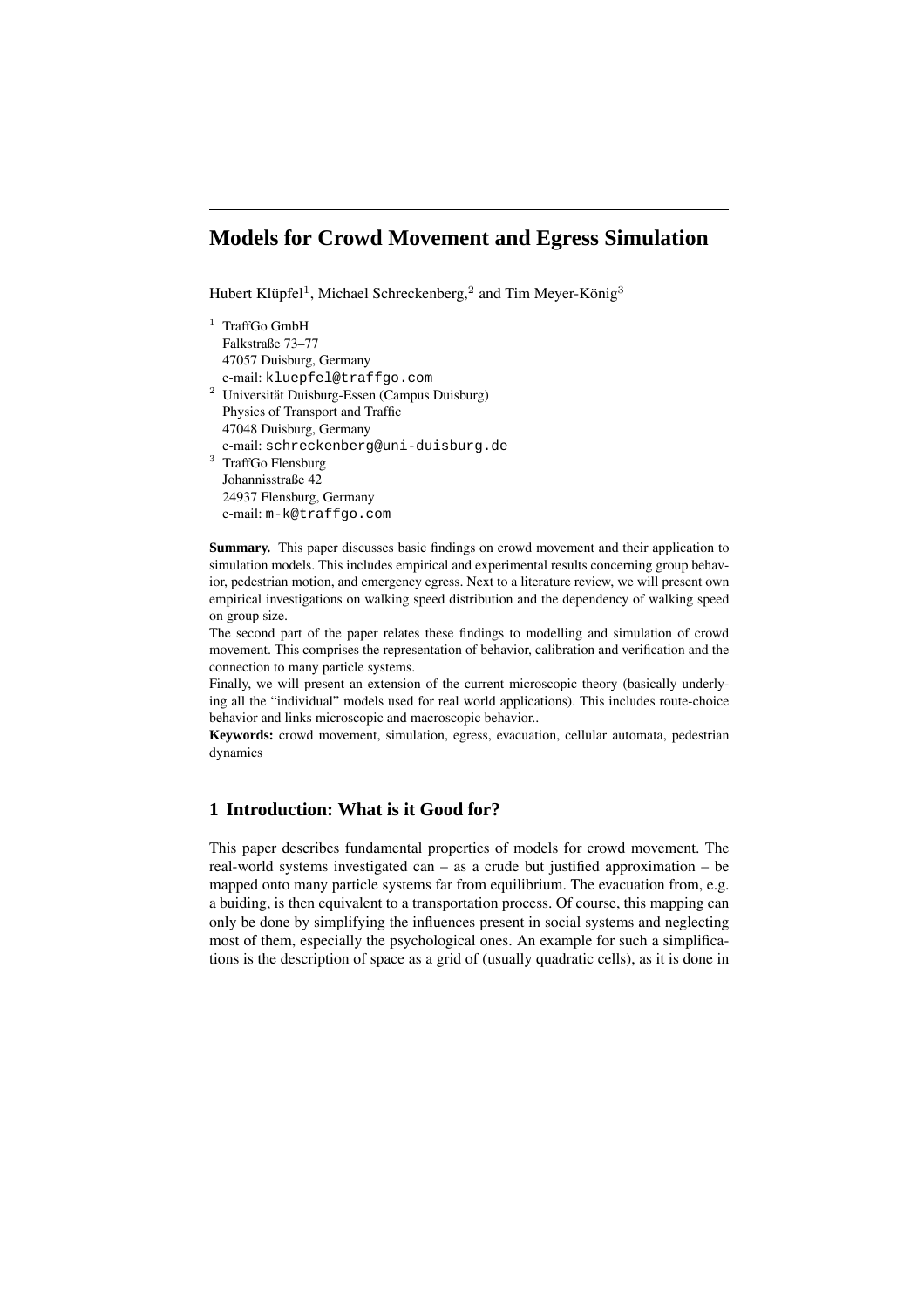the software package *PedGo*. The specific details of the PedGo model are described in another article in these proceedings [21].

In general, the aforementioned model assumptions lead to several questions. As a motivation, we will start with the most fundamental ones:

- 1. Why simulate crowd movement and evacuations?
- 2. And: How?

The answer to the first question is illustrated in fig. 1. We assume that the necessity for doing research on (empirically and theoretically) crowd movement and emergency egress is unquestioned. Then, the experimental investigation of crowd movement and especially emergency egress are limited by practical, ethical, financial, and logical constraints.



**Fig. 1.** A simplified analysis can basically cover the same range as an evacuation exercise. Aggravating circumstances like hazards can be included via extrapolation of the results obtained. A simulation, however, allows to include those influences via the adaption of the parameters, i.e., the extrapolation is made on the input and leads to an output different from the optimal case.

Furthermore,the scenarios we have in mind usually comprise large populations and structures, e.g. subway stations, football stadiums, passenger ships, etc.

At this point it is also worthwhile to clarify the meaning of the term crowd. Figure 2 sheds light especially on the distinction between gatherings and mobs. <sup>4</sup> When the term crowd or mass is used in this paper (as defined in the figure), only the former are addressed.

<sup>4</sup> We would also like to note that the terms "mob" and "panic" are at least controversial [12, 33].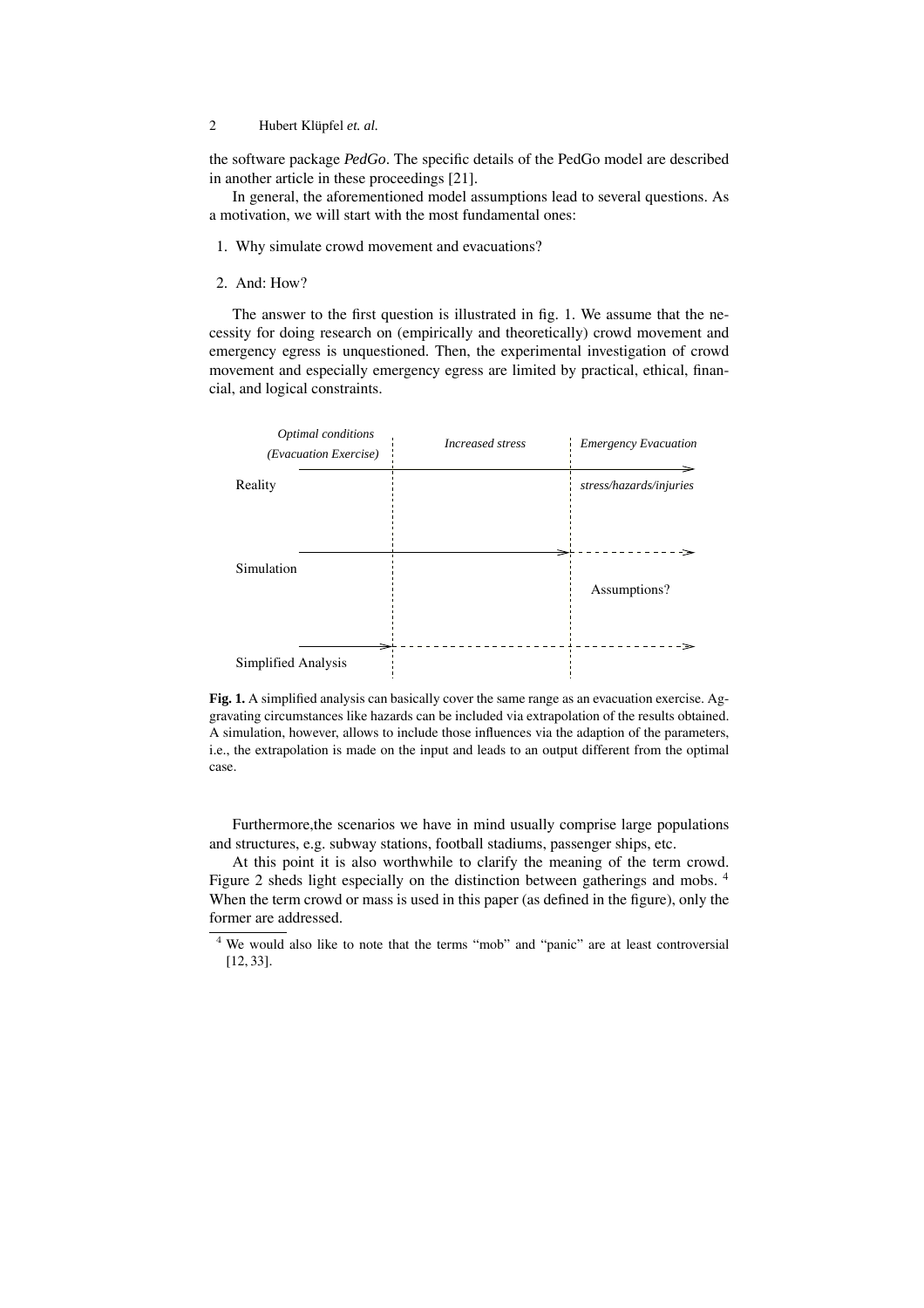

**Fig. 2.** Classification of crowds: [5]. Crowds are large groups that occupy a single location and share a common focus. One should probably also add passengers to the left branch.

This paper focusses mainly on the theoretical aspects of crowd dynamics modelling. We will refer to our other paper in this book [21] when it comes to specific model details of the cellular automaton model. First, however, let's have a look at empirical findings.

# **2 Investigation of Crowd Movement**

Researchers from many disciplines – mostly traffic anc civil engineers – have investigated pedestrian and crowd movement for planning and design purposes. [3, 4, 6, 7, 29, 30, 37, 39]

The following figure 3 shows a rough classification of empirical and experimental situations.



Fig. 3. Empirical data (including experiments) can be roughly classified according to controlled/uncontrolled and emergency/normal situations. Of course, there are other important criteria, like validity, reliability and objectivity. This becomes especially important for the uncontrolled situations, where those criteria can usually be questioned due to the lack of an operational definition of the situation. Whether an evacuation exercise can be called controlled depends largely on the number of repetitions.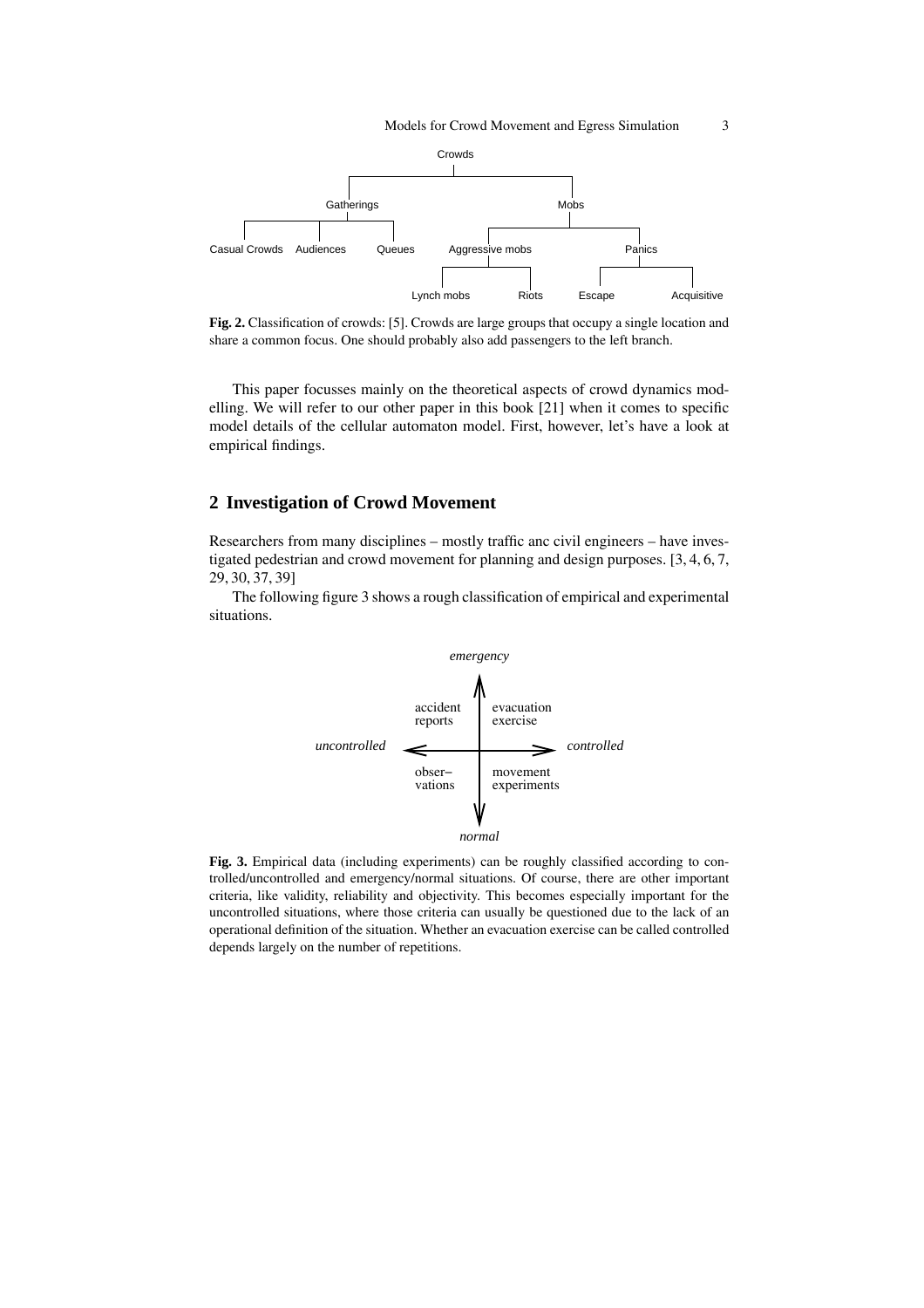Empirical in this context corresponds to observations (uncontrolled) and experimental to controlled situations.

#### **2.1 Empirical Investigations**

The following table 1 summarizes some of the major sources for data on pedestrian (single persons) and crowd (many persons) movement. In [14] the distribution for the directed walking speed  $(x$ –component) is Maxwellian and for its absolute value (velocity) – according to Maxwell's theory for kinetic gases – Gaussian.

This summary is restricted to quantitative results and therefore mainly comprises data on walking speed, interpersonal distances and flow-density-relations.

Figure 4 shows the curve of a flow-density-relation [38]. It was obtained by averaging over several results for walk- and passageways. Such a curve is especially useful for model calibration [21]: The same curve can be obtained by simulating a long and narrow hallway for all accessible densities (0 to  $\rho_{\text{max}}$ , where  $\rho_{\text{max}}$  is the maximum density the model allows) [18, 23]. !



Empirical flow-density-relation

**Fig. 4.** Flow density relation for pedestrian movement. The analytical expression is shown at the top of the figure. The curve is a fit to empirical data [38].

For the case of stairs, the flow depends on the slope, of course. However, it does not seem to decrease significantly compared to flat terrain for the scenario depicted in fig. 5. This is probably due to the fact that stairs are equipped with handrails. However, the walking speed might well decrease (note that  $j = \rho \cdot \langle v \rangle$ ) [2].

We have also carried out studies on person flow at the world exhibition (EXPO) 2000 in Hannover, Germany. The frequency distribution for the walking speed on a (flat) pedestrian bridge is shown in fig. 6.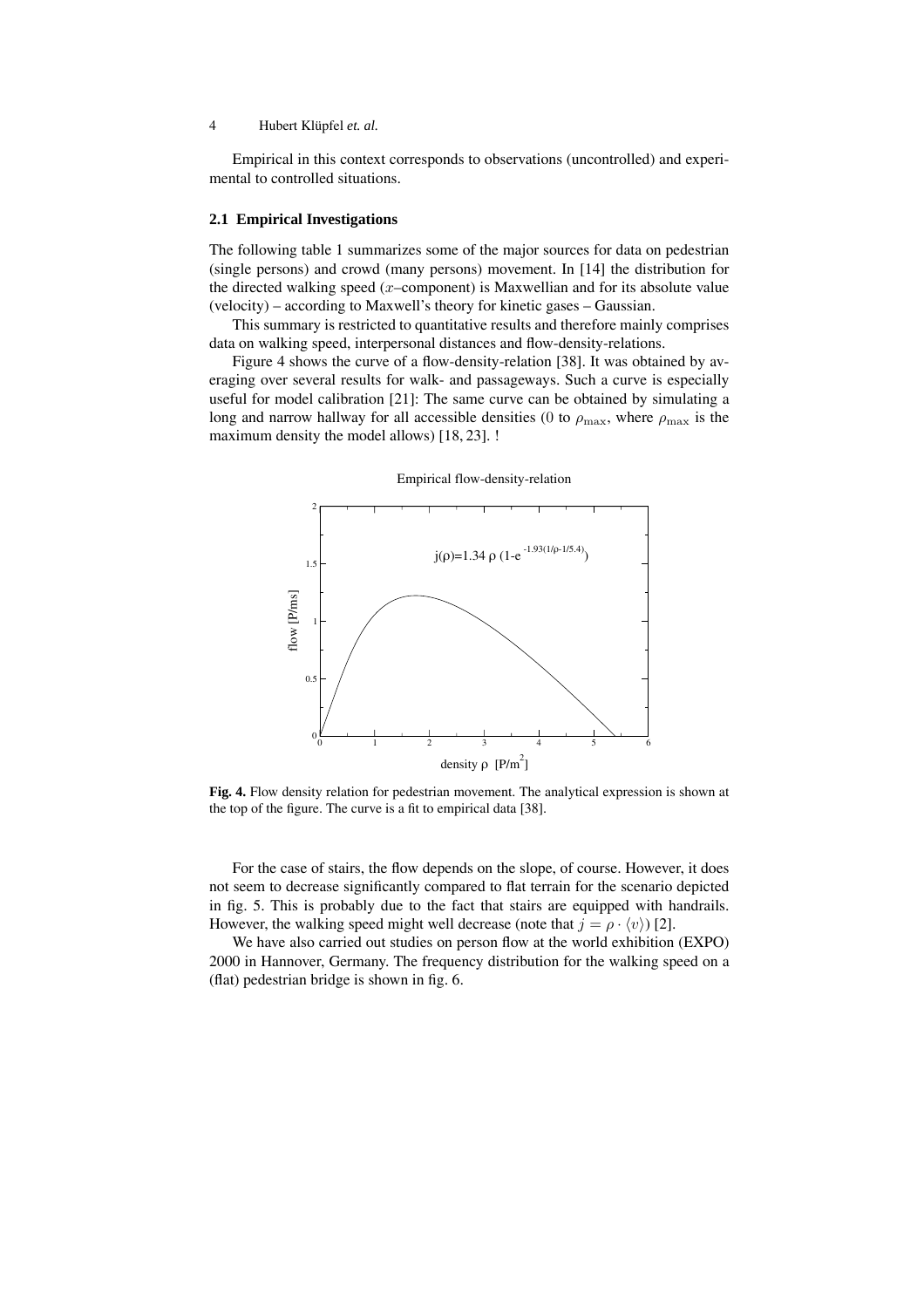**Table 1.** Summary of the empirical data found in the literature. The results are described in more detail in the text. FWHM is short for Full width at half maximum  $(\theta)$ . If no explicit formula or type of distribution is given  $\theta$  is used to characterize the width of the distribution (for the probability density it holds  $f(\mu \pm \theta)=1/2 f(\mu)$ ). Additional reviews for the walking speed on stairs can be found in [6] and for the flow on stairs and and surface level in [9].

| Environment                 | Type of data      | Main result                                                                      |
|-----------------------------|-------------------|----------------------------------------------------------------------------------|
| Walkways                    | frequency distr.  | $\mu = 1.\overline{34 \text{ m/s}}, \sigma = 0.26 \text{ m/s}$                   |
|                             |                   | $[38]$                                                                           |
| Urban                       | frequency distr.  | $\mu = 1.19$ m/s, FWHM=0.21 m/s                                                  |
|                             |                   | [7]                                                                              |
| Campus                      | frequency distr.  | $\mu = 1.53 \,\text{m/s}$                                                        |
|                             |                   | $[14]$                                                                           |
| Zebra crossing              | frequency distr.  | $\mu = 1.44 \,\rm m/s$                                                           |
|                             |                   | $[14]$                                                                           |
|                             |                   | $\rho_{\rm max} = 5.4 \,\mathrm{P/m^2}$                                          |
| Walkways                    | flow vs. density  | $[38]$                                                                           |
|                             |                   |                                                                                  |
| Urban                       | speed vs. density | $j(\rho), \ \rho \sim 1 \,\mathrm{P/m^2}$                                        |
|                             |                   | $[7]$                                                                            |
| Commuters                   | walking speed     | $v(\text{age})$                                                                  |
|                             |                   | $\lceil 2 \rceil$                                                                |
| School yard                 | walking speed     | sexual differences                                                               |
|                             |                   | $[15]$                                                                           |
| Aircraft mockup egress time |                   | critical exit width                                                              |
|                             |                   | $[27]$                                                                           |
|                             |                   |                                                                                  |
| Ships                       | behavior          | panic is very rare<br>[12]                                                       |
|                             |                   |                                                                                  |
| Stair Mockup                |                   | upstairs/downstairs $d_{\rm gap} \geq 0.25$ m, $v_{\uparrow}$ , $v_{\downarrow}$ |
|                             |                   | [6]                                                                              |
| Overviews                   |                   |                                                                                  |
| Walkways/Urban              |                   |                                                                                  |
|                             |                   | [7, 37, 38]                                                                      |
|                             |                   |                                                                                  |
| <b>Buildings</b>            |                   | [29, 30]                                                                         |
|                             |                   |                                                                                  |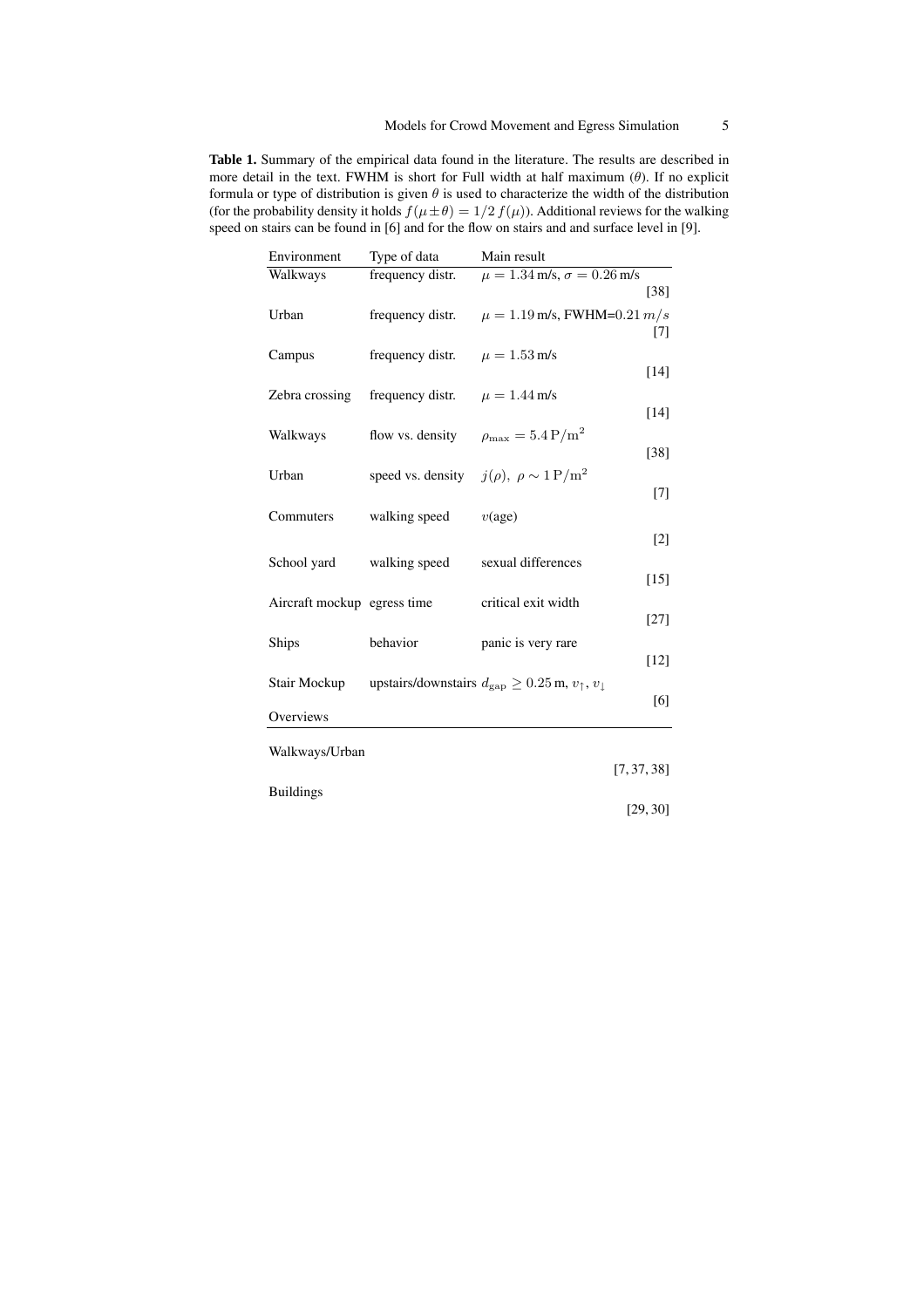

**Fig. 5.** Flow density relation for pedestrian movement on stairs. The dependence on the slope is most prominent for low densities, where steeper stairs perform worst. The experiments have been carried out in a Dutch football stadium. Additionally, the influence of the motivational level on the flow has been investigated [9].



**Fig. 6.** Shown is the walking speed distribution for the pedestrian bridge at the World Exhibition (Expo) 2000 in Hannover. The length that was walked by the pedestrians was 15.5 m. A Gaussian distribution is fitted to the results with  $\mu$  and  $\sigma$  obtained either from the sample or using adapted values where the medians of the fitted and empirical curves are closer to each other. The data is shown in the table below the horizontal axis. Groups are represented by one data point (cf. table 2).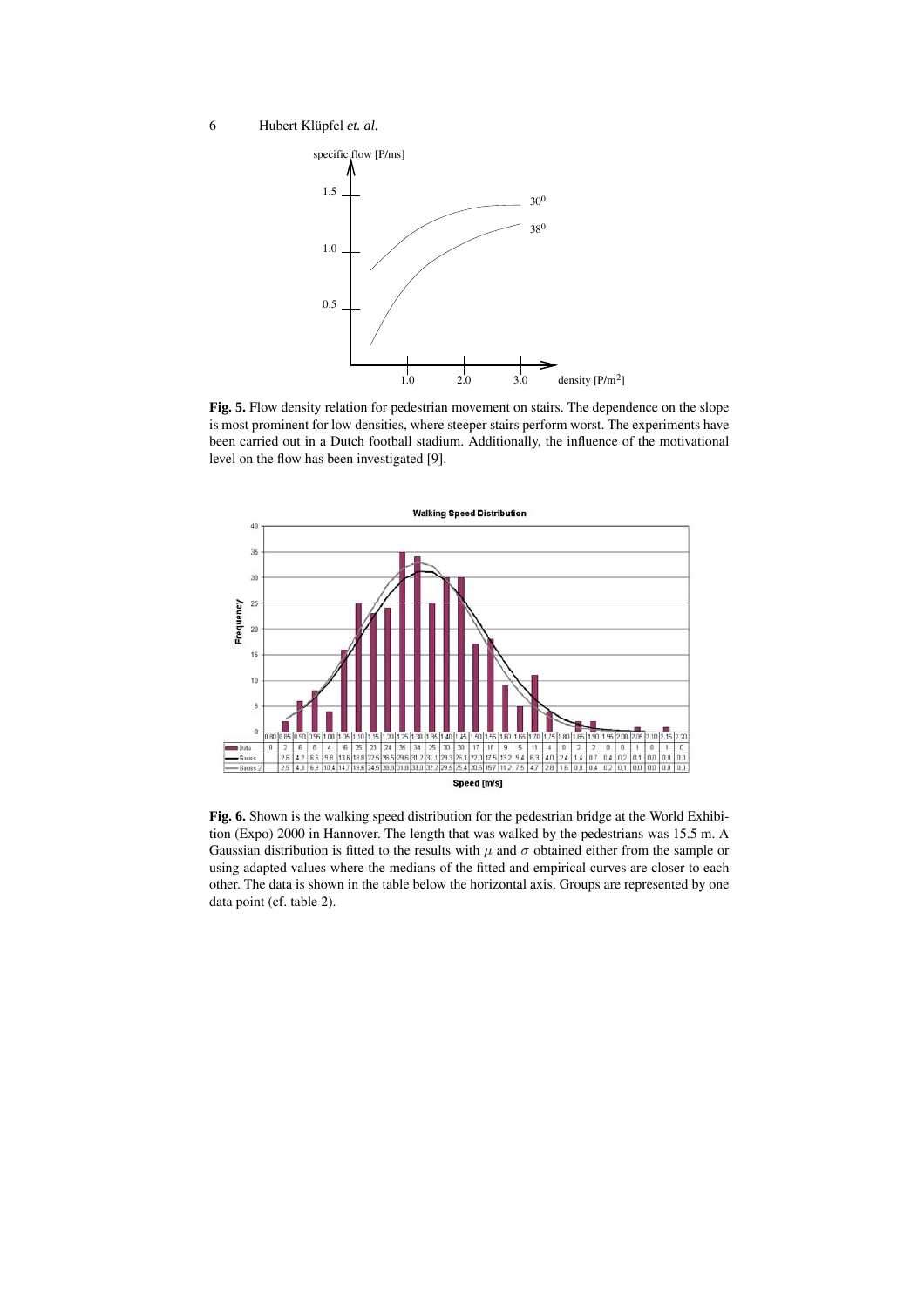A normal distribution has been fit to the data using the mean and standard deviation of the empirical distribution as well as adapted values.<sup>5</sup> The data and the fitted curves are shown in fig. 6. The mean value obtained was  $\mu = \langle v_x \rangle = 1.30 \text{ m/s}$ and the standard deviation  $\sigma = 0.21$  m/s. The third moment of the distribution  $E(x^3 - \langle x^3 \rangle)$  is 0.41 (m/s)<sup>3</sup>. This shows that the distribution is not symmetric but slightly skewed towards the origin. The parameters for the second fit-curve shown in fig. 6 are  $\mu = 1.28$  m/s and  $\sigma = 0.2$  m/s.

A second aspect of this investigation is the dependence of the walking speed on the group size. Several persons were identified as a group if the distance between at least two of them was not larger than about 1 m, they walked at the same speed, and in the same 'formation', i.e., they actually formed a social group.

Table 2 shows the decrease of the walking speed with increasing group size. It is interesting to note that groups larger than 6 persons were not observed. Of course the statistics for the larger groups are less reliable since they rarely occurred.

**Table 2.** Walking speed vs. group size for the pedestrian bridge. The speed is obtained by dividing the distance of 7 m by the travel time, i.e.,  $\langle v_x \rangle$ , if the 'direction' of the bridge is denoted  $x$ .

| Group size Number of groups Mean Velocity |     |      |  |  |
|-------------------------------------------|-----|------|--|--|
| 1                                         | 95  | 1.38 |  |  |
| 2                                         | 149 | 1.28 |  |  |
| 3                                         | 59  | 1.24 |  |  |
|                                           | 17  | 1.24 |  |  |
| 5                                         | 10  | 1.22 |  |  |
| 6                                         | 2   | 1.10 |  |  |
|                                           | 700 | 1.30 |  |  |

A second aspect of this investigation is the dependence of the walking speed on the group size. Several persons were identified as a group if the distance between at least two of them was not larger than about 1 m, they walked at the same speed, and in the same 'formation', i.e., they actually formed a social group.

Table 2 shows the decrease of the walking speed with increasing group size. It is interesting to note that groups larger than 6 persons were not observed. Of course the statistics for the larger groups are less reliable since they rarely occurred.

Nevertheless, this information could be useful when integrating the influence of group size into a theory for crowd movmeent. At the moment there is – to our knowledge – no model that incorporates the influence of groups on the dynamics of crowd movement. (i.e., walking speed of groups vs. group size). This could – as a first approximation – be done by reducing the walking speed according to the group size. Of course, this would also require knowledge about the division of the population into groups and the distribution of group sizes.

<sup>5</sup> This differs from [14], where a Maxwell-Boltzmann distribution was used.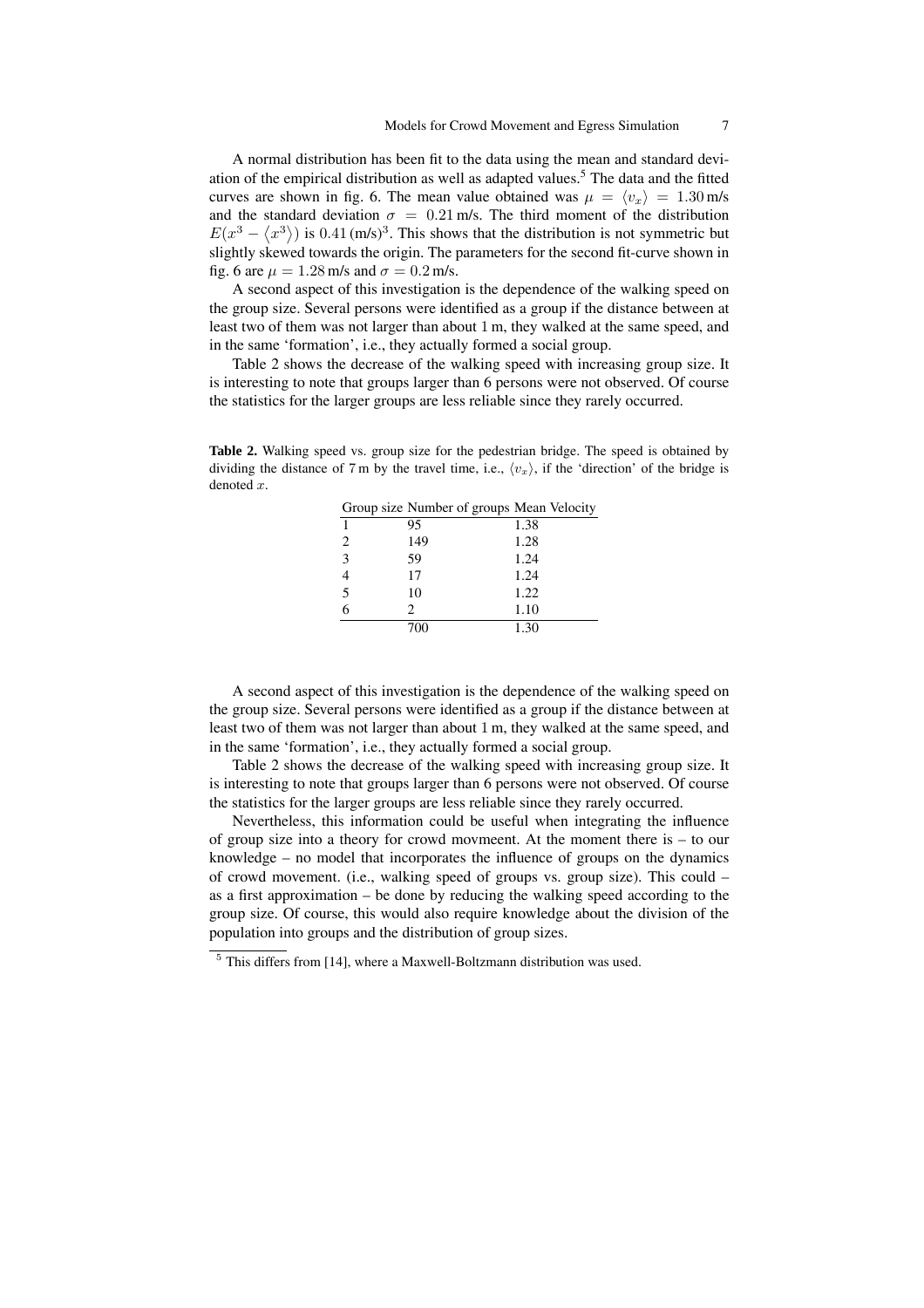

**Fig. 7.** A typical phenomenon in pedestrian movement is the formation of lanes (a) and clusters (b) with uniform movement direction. [41] has introduced a band index, which is basically the ratio of pedestrians in lanes to the overall number. For a) this would be nearly 1. High band indices have only been observed for large numbers of pedestrians (100 and above).

Finally, we would like to mention two phenomena that can be observed in moving crowds: lane formation [41] (cf. fig. 7 and clogging [28]. For a more detailed overview and discussion, please refer to [20].

#### **2.2 Experiments**

Hitherto,we have described empirical results (uncontrolled situations, cf. fig. 3. Another important source of knowledge are ewxperiments, of course. However, they are often expensive and complicated to carry out. A full scale trial for the evacuation of a Ro-Ro passenger ferry, e.g., cost about GBP 30,000 in 1999 [40].

An experiment on the evacuation of passenger aircraft is described in [27]. One of the major results, namely the existence of a minimal critical exit width, could quantitatively be reproduced in simulations! [19]. The empirical data are shown in fig. 8.

#### **2.3 Accident reports**

Finally, data about behavior in a real emergency can usually only be obtained via accident reports. Sometimes, there are also CCTV (closed circuit television) recordings available.

The awareness and response (pre-movement) times for complex buildings were investigated in [31]. The collapse of the World Trade Center in 2001 is subject of an intensive investigation by NIST [10].

Figure 9 shows the basic strategies of occupants in case of an emergency in complex buildings.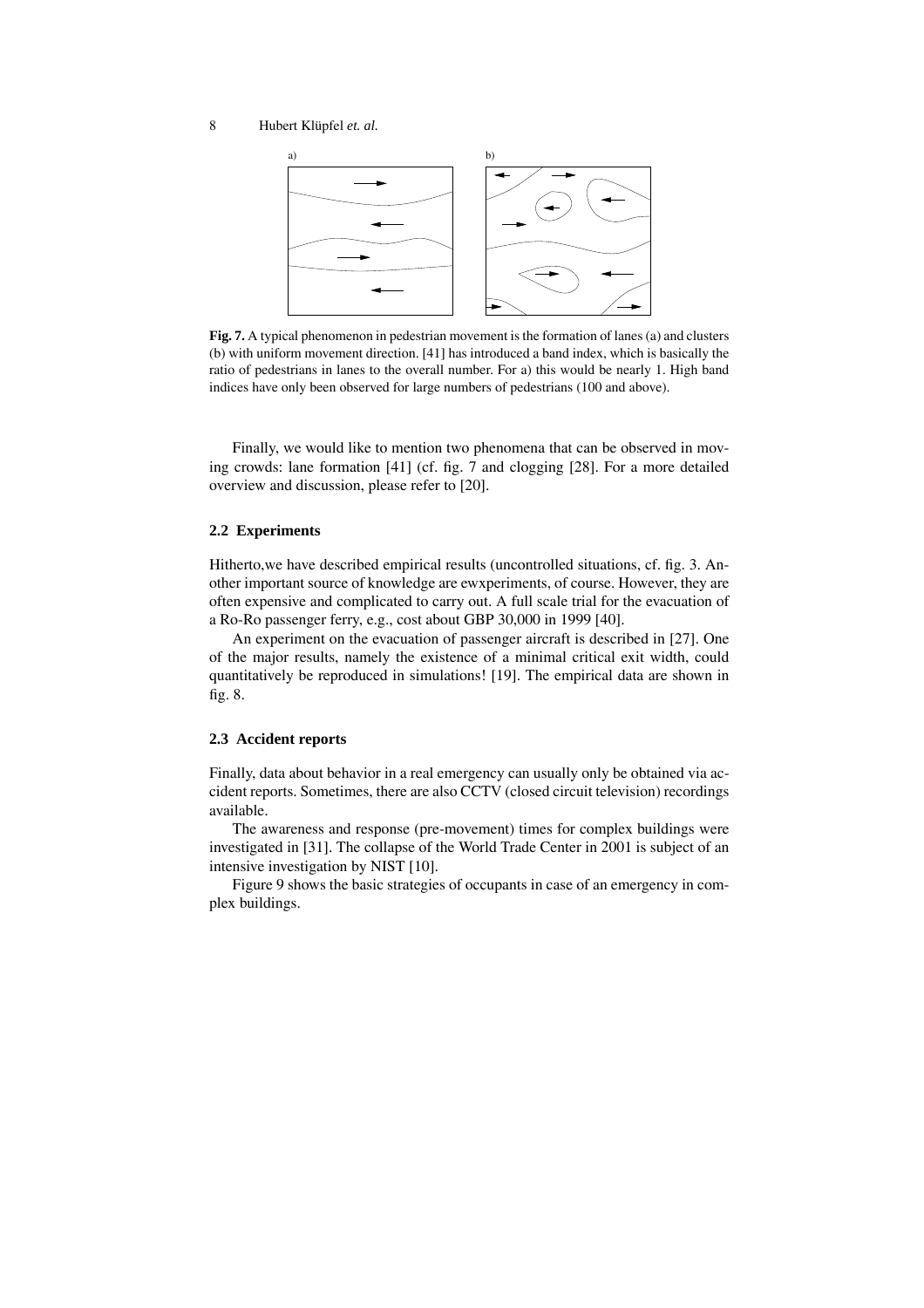

**Fig. 8.** The evacuation time increases with decreasing aperture width. For non-competitive situations, this decrease is rather smooth. However, if there is competition, at a certain aperture width ( $w_c \approx 70$  cm) the increase in the egress time is quite drastic and the performance is worse than in the case of non-competition [27].



**Fig. 9.** Egress vs refuge in building evacuation: The more complex a building is and the less the mobility the more difficult is the egress from a building. This leads to a distinction between four different strategies: egress, slow egress, move to refuge, and defend in place [1].

# **3 Simulation of crowd movement**

### **3.1 Basics**

The method of choice to extent the results to scenarios not accessible (due to the aforementioned constraints) via observations and experiments are simulations.

On the other hand, looking at fig. 10 it is clear, that one cannot model crowd movement based on firtst principles (like it is possible for, e.g., Molecular Dynamics simulations).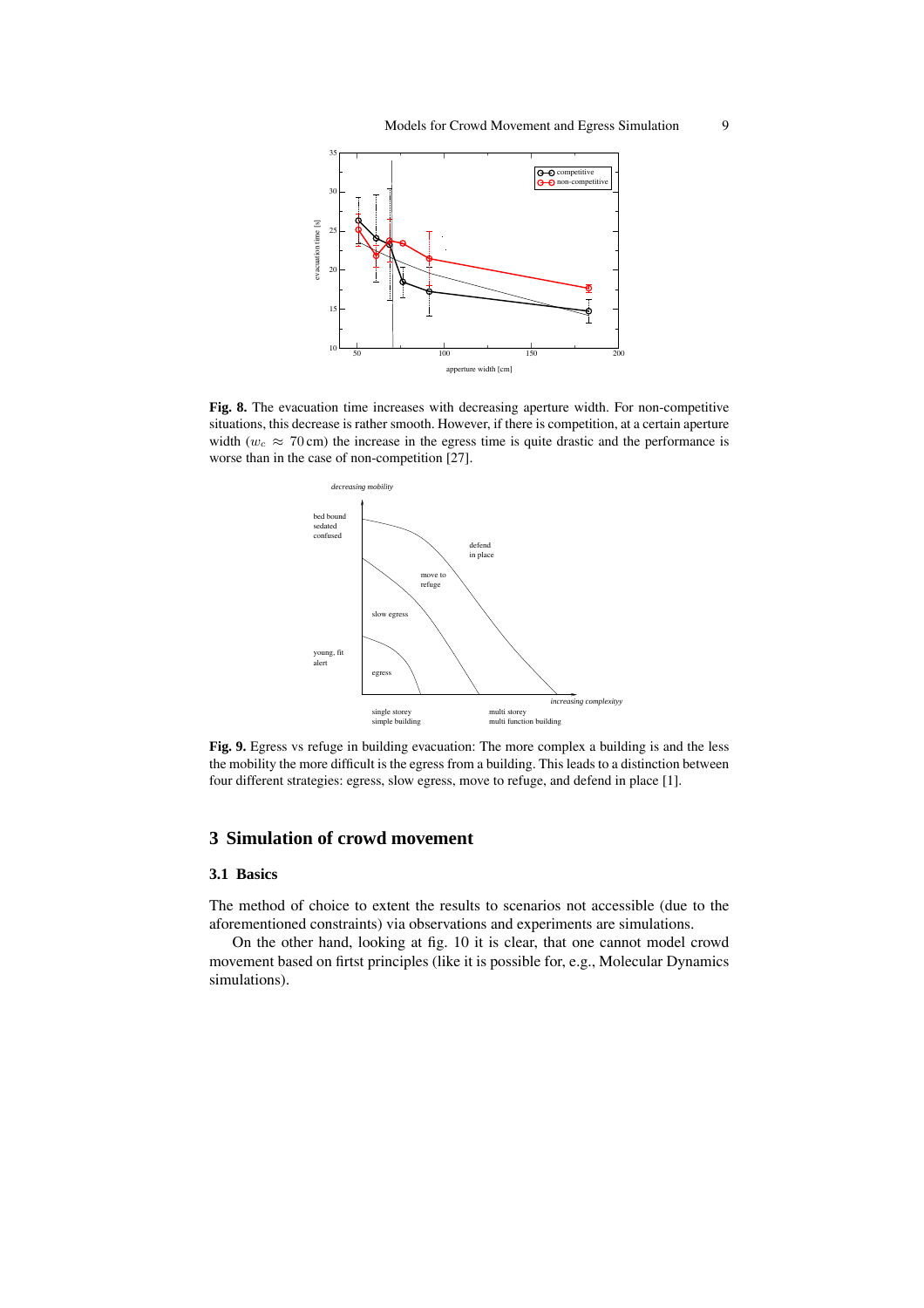

**Fig. 10.** The representation of behavior can range from its neglecting to artificial intelligence (AI), which aims at even modeling the decision making process [17]. However, the more complex approaches are not completely different from the basic ones but include additional features. Therefore, the autonomy and interaction increase first the top but are not completely absent and completely present in one case or the other. These qualities are rather a question of interpretation than of direct representation in a set of rules.

Once it is clear, that a model for crowd movement is phenomenological anyway, there seems to be no reason why not to chose the most simple approach one can come up with. However: As simple as possible but no simpler. This means – looking at fig. 10 – starting at the bottom and then adding complexity when necessary. The corresponding scenarios range from a single room or hallway to measure flow-density-relations (corresponding to "no individuality" in fig. 10), via structures with one floor and few exits (plattforms, small buildings), to very complex scenarios (large arenas, cruise ships, airports, etc.) corresponding to "strategic" in fig. 10.

We will first use grid-based models as an example to specify some of the thoughts previously outlined.

# **3.2 Model Details – Grid Based Models**

The scenarios considered in an investigation of pedestrian dynamics can be classified according to several criteria. These criteria are summarized in fig. 11.

According to these modelling criteria, a grid-based model (or cellular automaton, cf. table. 3 is microscopic, general, quantitative, and usually stochastic.

For the ease of the reader, table 4 summarizes the characteristics of the *PedGo* model [21, 24–26, 36]. Of course, the criteria shown in table 3 apply also.

## **3.3 Other Models**

We have already mentioned (in the introduction) that crowd movement can be mapped onto transportation processes. In this context, the connection between transportation processes and spin models might well become of interest in the future also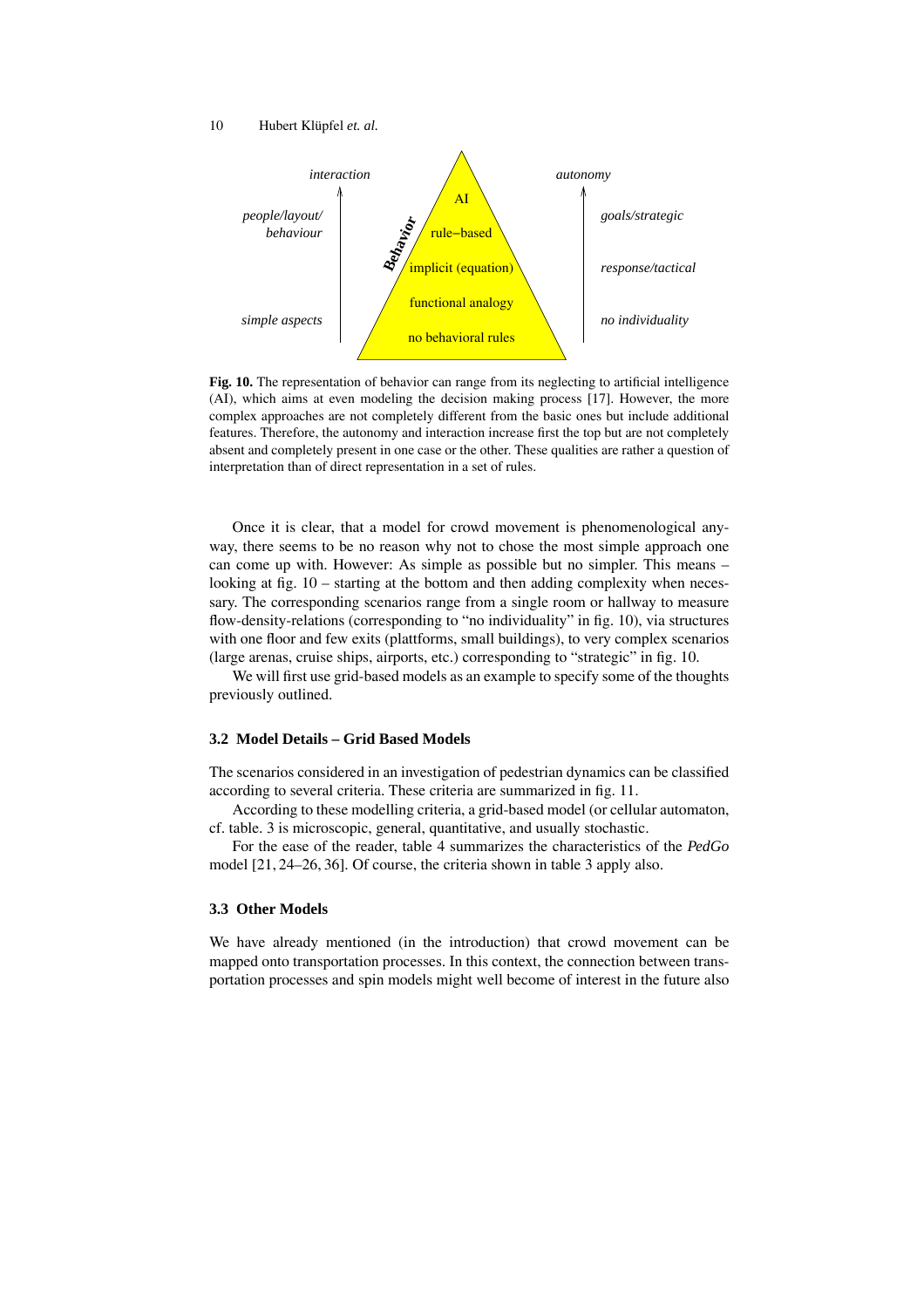

**Fig. 11.** Modeling criteria that can be used for classifying different theories and models [8]. The major choices for models and simulations of crowd movement are discrete vs. continuous and stochastic vs. deterministic.

**Table 3.** Definition of a cellular automaton. The assumption of a regular lattice and a uniform neighborhood is in accordance with complex geometries, since the set of states S also contains information about whether a cell is accessible or not (i.e., a wall cell, w in table 4).

| <b>Definition</b>   | <b>Description</b>                                                                                                                                                |
|---------------------|-------------------------------------------------------------------------------------------------------------------------------------------------------------------|
|                     | consists of a regular discrete lattice of cells                                                                                                                   |
| $t \rightarrow t+1$ | evolution takes place in discrete time steps                                                                                                                      |
| $\overline{S}$      | set of 'finite' states                                                                                                                                            |
| $f: S^n \to S$      | each cell evolves according to the same rule<br>(transition function) which depends only on<br>the state of the cell, and a finite number<br>of neighboring cells |

 $\mathcal{N}: \forall c \in \mathcal{N}, \forall r \in \mathcal{L}: r + c \in \mathcal{L}$  the neighborhood relation is local and uniform

**Table 4.** Assumptions for the model and the empirical correlate. The symbols are explained in the text. The parameters can vary and the values given are typical ones.

| empirical                                                                                                                 | model                            |
|---------------------------------------------------------------------------------------------------------------------------|----------------------------------|
|                                                                                                                           |                                  |
| orientation at exit signs                                                                                                 | $V(r) \sim d(r, r_{\rm exit})$   |
| $\rho_{\rm max} = 6.25 \text{P/m}^2$                                                                                      | $a=0.4\,\mathrm{m}$              |
| $v_{\text{max}}^{\text{emp}} \approx 2 \text{ m/s} \wedge \Delta t \approx 1 \text{ s} \ v_{\text{max}}^{\text{mod}} = 5$ |                                  |
| stopping due to orientation $p_{\text{dec}} = 0 \dots 0.1$                                                                |                                  |
| deviations from the                                                                                                       |                                  |
| optimal direction                                                                                                         | $p_{\text{sway}} = 0 \dots 0.03$ |
| walls are 'black' cells                                                                                                   | $w=1$                            |
| hard core exclusion                                                                                                       | $o \in \{0, 1\}$                 |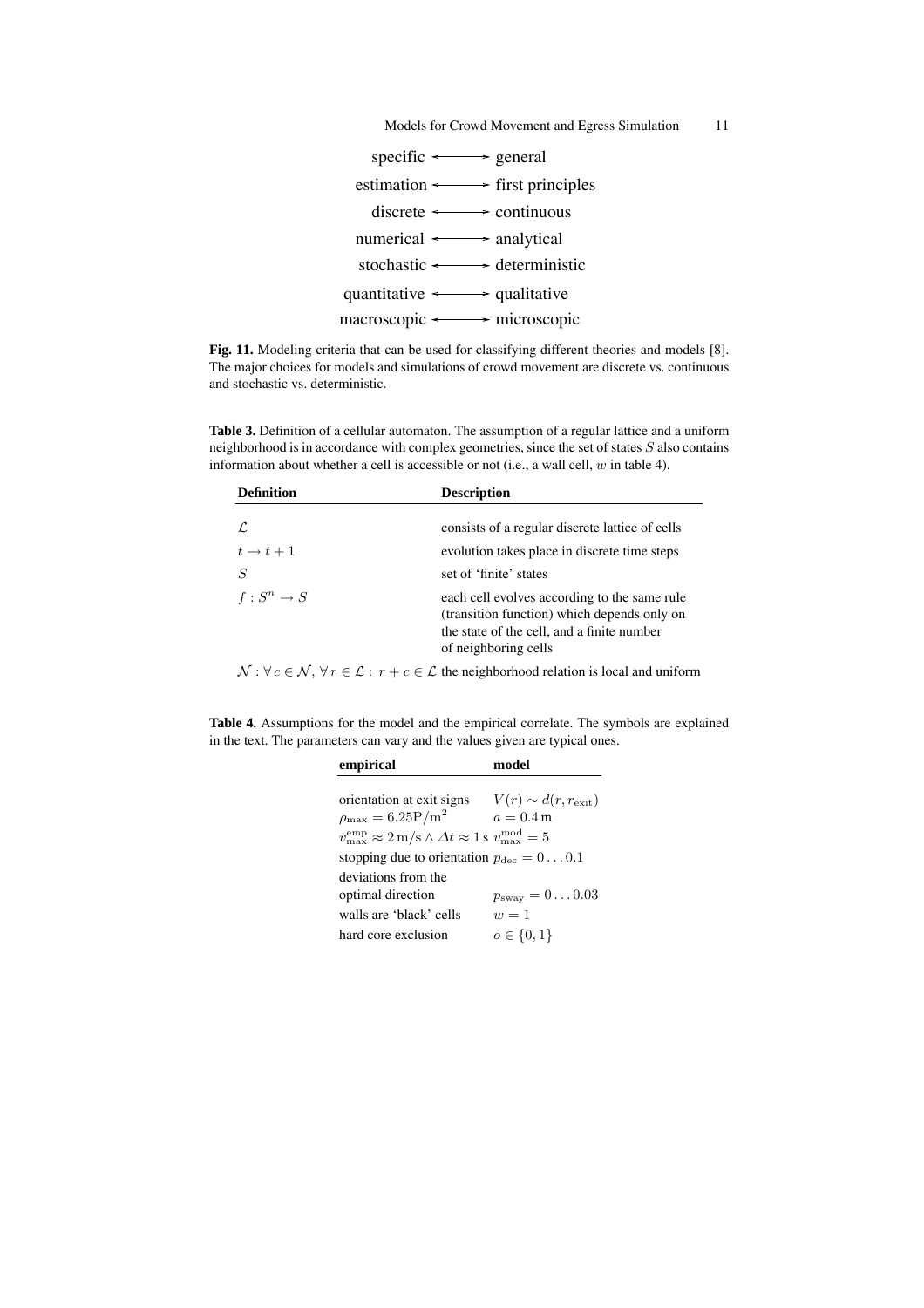for such phenomena like lane formation, shock waves, or jamming. Especially, the connection between person flows and granular materials research could be fruitful. This connection is briefly outlined in fig. 12.



**Fig. 12.** Correspondence between stochastic non-equilibrium particle systems and quantum many body systems. For single-species exclusion processes the mapping can be to spin systems, as indicated in the second row [35].

#### **3.4 Calibration**

Concerning the calibration of the basic properties of crowd movement, there are three major issues:

- Maximum density
- Walking speed
- Time scale (decision making or reaction time)  $<sup>6</sup>$ </sup>

For the case of grid-based models, theses issues have been investigated by varying cell size and walking speed in [18].

# **3.5 Full Scale Trials – Verification**

Finally, real world scenarios comprise many influences, which usually cannot be separated into isolated factors. Therefore, it is also necessary to reproduce th results of full scale trials in a simulation, where these factors influence each other and might

<sup>&</sup>lt;sup>6</sup> Please note that we used the terms awareness and response time in section 2.3 to quantify the pre-movement phase, which is in accordance with the generally accepted terminology [17].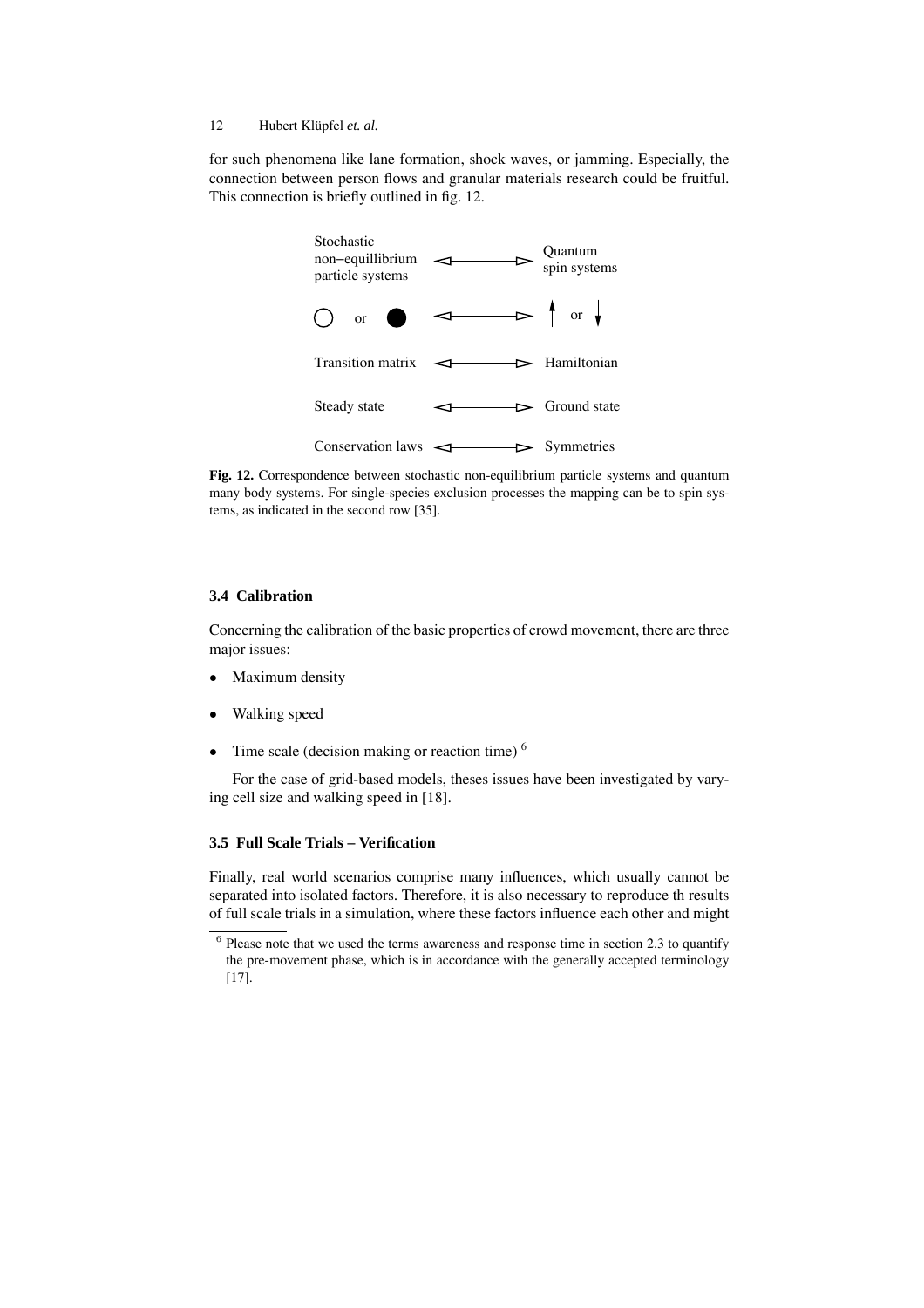lead to phenomena not present in less complex situations. An illustrative example is counterflow, which will – due to the lack of space – not be elaborated at this point, however. The interested reader might refer to [16, 32].

#### **3.6 The Micro-Macro Link**

Microscopic models might not be able to cover all aspects of crowd movement, even when neglecting most of the psychological and social influences (cf. section 1). The most prominent example in this context is presumably route-choice, which is a strategic (cf. fig. 10) and non-local (cf. fig. 3, bottom and fig. 13) task. Figure 13 (right) exemplifies an elegant solution of the route-choice problem within the microscopic framework: A graph superstructure is defined to represent the topology of the floorplan. Then, standard graph theoretical algorithms (e.g., Dijkstra's) can be applied to find the shortest path using the appropriate weigths. These weigths are set to represent the scenario under consideration (e.g., distance, familiarity, availability, crew influence, etc.).

For more and general information on network-flow approaches to the evacuation problem, please refer to [11].



**Fig. 13.** A simple geometry and its graphical representation.

# **4 Summary and Conclusions**

In this paper, the basic properties of a specific grid based model for simulating the dynamics of crowd movement was described. The focus was mainly on egress simulation. However, the model is applicable also to non-emergency situations.

When comparing the discrete space (and time) model to other similar and especially continuous models, it becomes clear that the differences are subtle. It depends mainly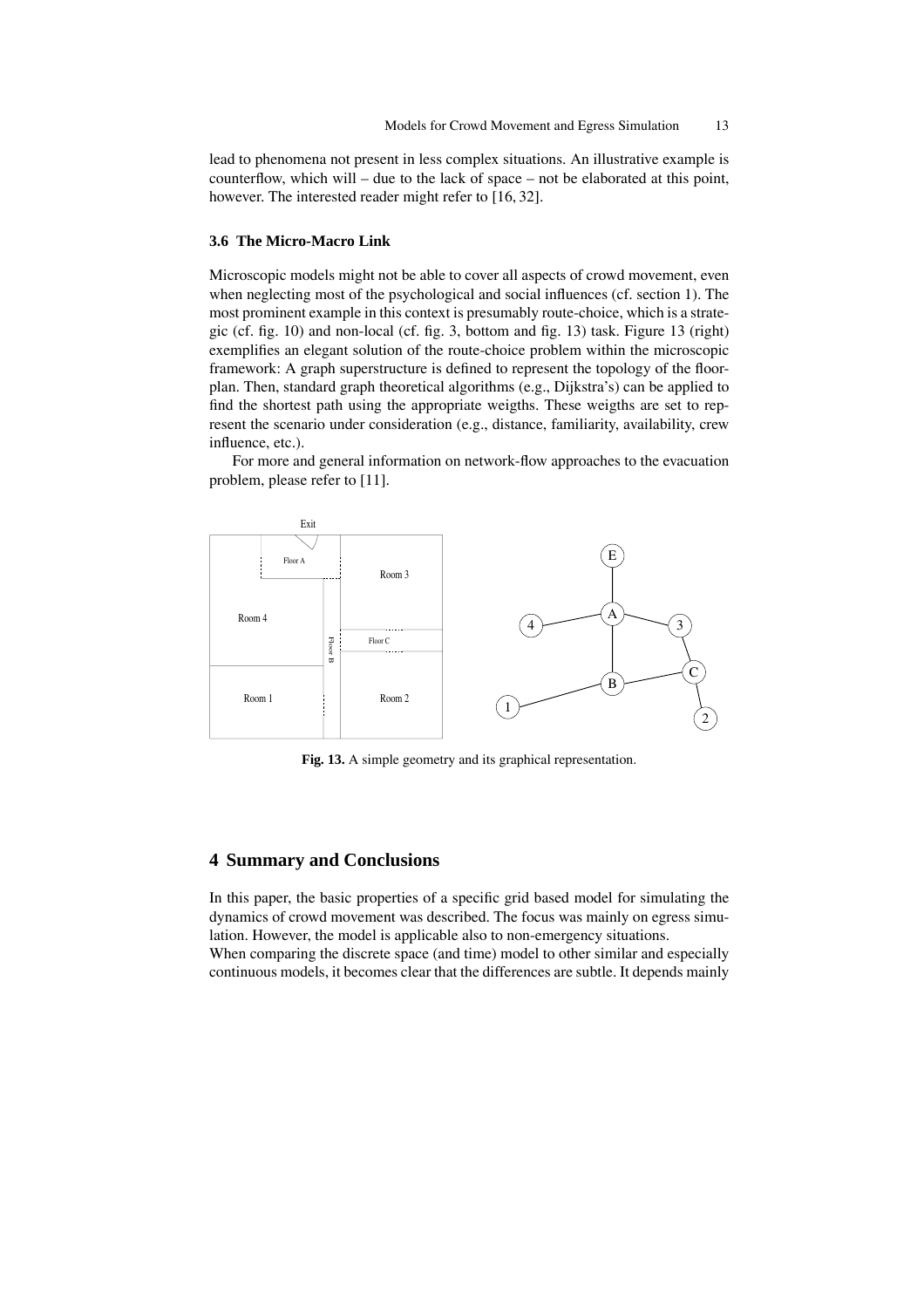on the application one has in mind, what the preferable model or model variant is. However, I am aware of the fact, that this statement is controversial and other researchers argue, that models for pedestrian dynamics can be universal in the sense that there is no adaption of the parameters necessary for different scenarios.

# **Acknowledgements**

We would like to thank Michael Schreckenberg and the members of his research team (*Physics of Transport and Traffic, Duisburg, Germany*) for many fruitful discussions and their extensive support in general. My (HK's) special thanks goe to Andreas Schadschneider and Ansgar Kirchner (formerly) at *Cologne University, Germany* and Katsuhiro Nishinari *Ryukoku University, Shiga, Japan*).

# **References**

- 1. J. Abrahams. Fire escape in difficult circumstances. In P. Stollard and L. Johnson, editors, *Design against fire*, London, New York, 1994. SFPE.
- 2. K. Ando, H. Ota, and T. Oki. Forecasting the flow of people. *Railway Research Review*, 45:8–14, 1988. (in Japanese).
- 3. D. Canter, editor. *Fires and Human Behaviour*. David Fulton Publishers, London, 2nd edition, 1990.
- 4. P. DiNenno, editor. *SFPE Handbook of Fire Protection Engineering*. National Fire Protection Association, Washington, 2nd edition, 1995.
- 5. D. R. Forsyth. *Group Dynamics*. Wadsworth Publishing, Belmont, CA, 3 edition, 1999.
- 6. H. Frantzich. Study of movement on stairs during evacuation using video analysing techniques. Technical report, Department of Fire Safety Engineering, Lund Institute of Technology, Lund University, 1996.
- 7. J. Fruin. *Pedestrian Planning and Design*. Metropolitan Association of Urban Designers and Environmental Planners, New York, 1971.
- 8. N. Gershenfeld. *The Nature of Mathematical Modelling*. Cambridge University Press, Cambridge, 1999.
- 9. E. Graat, C. Midden, and P. Bockholts. Complex evacuation; effects of motivation level and slope of stairs on emergency egress time in a sports stadium. *Safety Science*, 31:127– 141, 1999.
- 10. W. Grosshandler, S. Sunder, and J. Snell. Building and fire safety investigation of the world trade center disaster. In E. Galea, editor, *Pedestrian and Evacuation Dynamics 2003*, pages 279–281, London, 2003. University of Greenwich, CMS press. http://wtc.nist.gov.
- 11. H. Hamacher and S. Tjandra. Mathematical modelling of evacuation problems a state of the art. In Schreckenberg and Sharma [32], pages 227–266.
- 12. J. Harbst and F. Madsen. The behaviour of passengers in a critical situation on board a passenger vessel or ferry. Technical report, Danish Investment Foundation, Kopenhagen, 1996.
- 13. D. Helbing, L. Buszna, and T. Werner. Self-organized pedestrian crowd dynamics and design solutions. http://www.helbing.org, Dec 2003.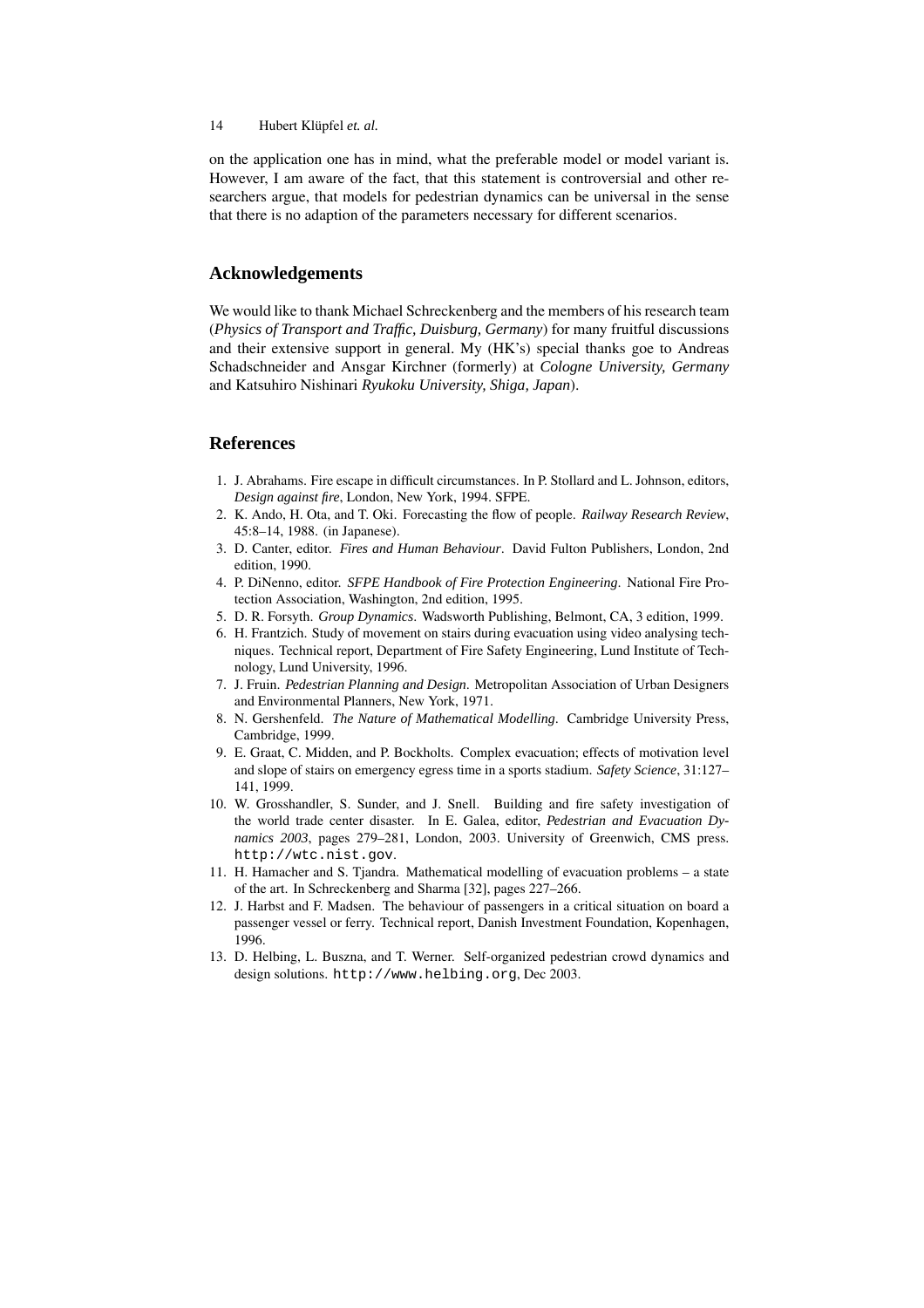- 14. L. Henderson. The statistics of crowd fluids. *Nature*, 229:381–383, 1971.
- 15. L. Henderson. Sexual differences in human crowd motion. *Nature*, 240:353–355, 1972.
- 16. IMO, London. *Interim Guidelines for Evacuation Analyses for New and Existing Passenger Ships*, 2002. MSC/Circ. 1033.
- 17. ISO. Fire safety engineering. Technical Recommendation TR 13387, International Organization for Standardization, Geneva, 1999.
- 18. A. Kirchner, H. Klüpfel, K. Nishinari, A. Schadschneider, and M. Schreckenberg. Discretization effects and influence of walking speed in cellular automata models for pedestrian dynamics. *In preparation for Journal of Statistical Mechanics: Theory and Experiment (JSTAT)*, 2004.
- 19. A. Kirchner, K. Nishinari, and A. Schadschneider. Friction effects and clogging in a cellular automaton model for pedestrian dynamics. *Phys. Rev. E*, 67:056122, 2003. condmat/0209383.
- 20. H. Klupfel. ¨ *A Cellular Automaton Model for Crowd Movement and Egress Simulation*. PhD thesis, University Duisburg–Essen, 2003. http://www.ub.uni-duisburg.de/ETD-db/theses/available/ duett-08012003-092540.
- 21. H. Klüpfel and T. Meyer-König. Simulation of the evacuation of a football stadium. In Schreckenberg and Sharma [32].
- 22. H. Klüpfel, T. Meyer-König, and M. Schreckenberg. Microscopic modelling of pedestrian motion – comparison of simulation results with an evacuation exercise in a primary school. In M. Fukui, Y. Sugiyama, M. Schreckenberg, and D. Wolf, editors, *TGF '03*, Berlin, 2003. Springer.
- 23. H. Klüpfel, T. Meyer-König, J. Wahle, and M. Schreckenberg. Microscopic simulation of evacuation processes on passenger ships. In S. Bandini and T. Worsch, editors, *ACRI 2000*, pages 63–71, London, 2000. Springer.
- 24. T. Meyer-Konig. Mikroskopische Simulation von Evakuierungsprozessen. ¨ *VDI Technische Überwachung*, 43(9):10–13, September 2002. available for downloag at www.traffgo.com.
- 25. T. Meyer-König, H. Klüpfel, A. Keßel, and M. Schreckenberg. Simulating mustering and evacuation processes onboard passenger vessels: Model and applications. In *The 2nd International Symposium on Human Factors On Board (ISHFOB)*, 2001. CD-Rom.
- 26. T. Meyer-König, H. Klüpfel, and M. Schreckenberg. Assessment and analysis of evacuation processes on passenger ships by microscopic simulation. In Schreckenberg and Sharma [32], pages 297–302.
- 27. H. Muir. Effects of motivation and cabin configuration on emergency aircraft evacuation behavior and rates of egress. *Intern. J. Aviat. Psych.*, 6(1):57–77, 1996.
- 28. K. Müller. Die Evakuierung von Personen aus Gebäuden nach wie vor ein nationales und internationales Problem. *vfdb-Zeitschrift*, 3:131, 1999.
- 29. J. Pauls. Movement of people. In DiNenno [4], pages 3–263—3–285.
- 30. W. Predtetschenski and A. Milinski. *Personenströme in Gebäuden Berechnungsmetho*den für die Modellierung. Müller, Köln-Braunsfeld, 1971.
- 31. G. Proulx. Evacuation time and movement in apartment buildings. *Fire Safety Journal*, 24:229–246, 1995.
- 32. M. Schreckenberg and S. Sharma, editors. *Pedestrian and Evacuation Dynamics*, Berlin, 2002. Springer.
- 33. J. Sime. The concept of panic. In Canter [3], chapter 5, pages 63–82.
- 34. R. Smith and J. Dickie, editors. *Engineering for Crowd Safety*. Elsevier, Amsterdam, 1993.